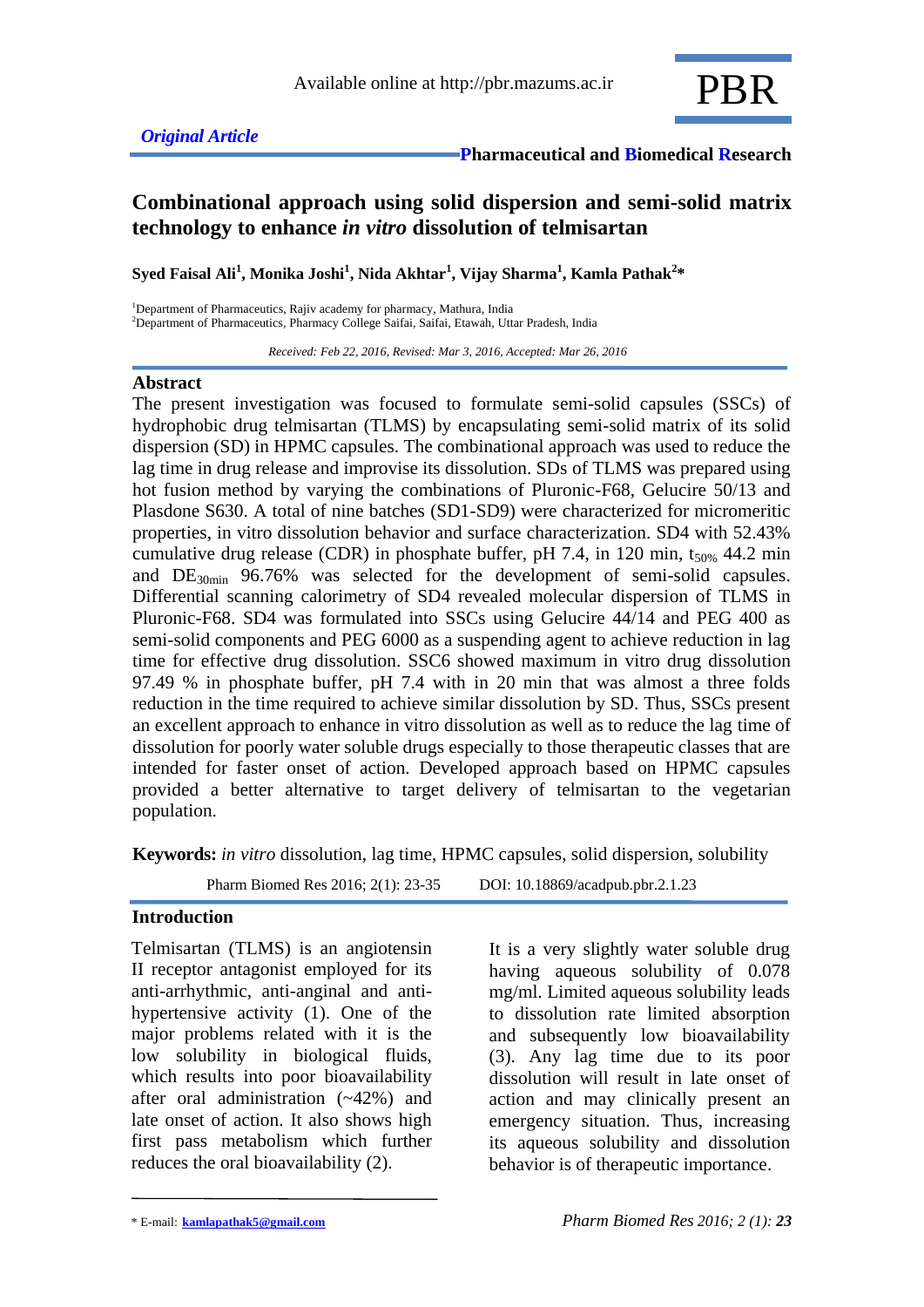Telmisartan loaded with mesoporous silica nanoparticles (MSNs) were formulated by Zhang et al to improve the dissolution rate and enhance the drug loading capacity. The drug release rate from MSNs with a pore diameter of 12.9 nm was found to be effectively increased and the drug release rate from the functionalized MSNs was effectively controlled compared with that from the unmodified MSNs. It was depicted by the authors MSNs help in the design of oral drug delivery systems for the dissolution enhancement and/or sustained release of poorly watersoluble drugs (4). Further, Patel et al. had increased the solubility Telmisartan by using Surface solid dispersion (SSD) made of polymers like Poloxamer 407, PEG 6000 and aerosil 200 as adsorbent. Telmisartan adsorbed over carrier and adsorbent resulting in a higher surface area of drug exposed to the dissolution media and improved wettability of the drug particles. The significant reduction in particle size during the formation of SSDs and the inherently higher rate of dissolution of the soluble component of SDs may also contribute to the increased solubility of Telmisartan (2). However, the total pore volume and the pore diameter of MSNs were the two main factors limiting the maximum drug load capacity, thus affecting the drug release.

Techniques like cyclodextrin complexation, solid dispersion, nanoparticles have been used in order to enhance the solubility and hence bioavailability (3,5-6). Out of these techniques, solid dispersion is considered to be simple, easy to optimize, reproducible and a promising approach for formulators (7). Other techniques like filling of semi solid and liquid matrices into hard gelatin

capsules are commonly used for enhancing solubility of poorly soluble drugs (8).

Kumar et al had reported liquid fill technique in hard gelatin capsules using Gelucire and their blends, an efficacious approach for designing immediate or sustained drug release profiles for poorly soluble drugs like aceclofenac. The in vivo study of the optimized immediate release and sustained release formulations revealed significant enhancement in anti inflammatory activity (9). Further, Alladi and Shastri had also demonstrated the enhanced dissolution and therapeutic efficacy of BCS class-II drugs (meloxicam and tenoxicam) by lipid semisolid matrix (10). These methodologies have several advantages viz weight and content uniformity, development and establishment of dust free manufacturing process (8). Additionally, the type and amount of carrier can control the semisolid preparation (at room temperature) and presents easy dust free transportation. On the other hand, temperature higher than room temperature provides flowability to the matrix thus making capsule filling easy (11). An in-house research report based on semi-solid capsules (SSCs) depicted enhanced *in vitro* dissolution of amlodipine besilate and almost three times reduction in the time required by solid dispersion (SD) to achieve similar percent cumulative drug release (CDR) (12). Keeping in view the advantageous potential of the technology and the limitations associated with the drug, the project was undertaken.

Thus, the project was aimed to develop SSC of TLMS that would enhance the solubility of the active ingredient, improvise *in vitro* dissolution, reduce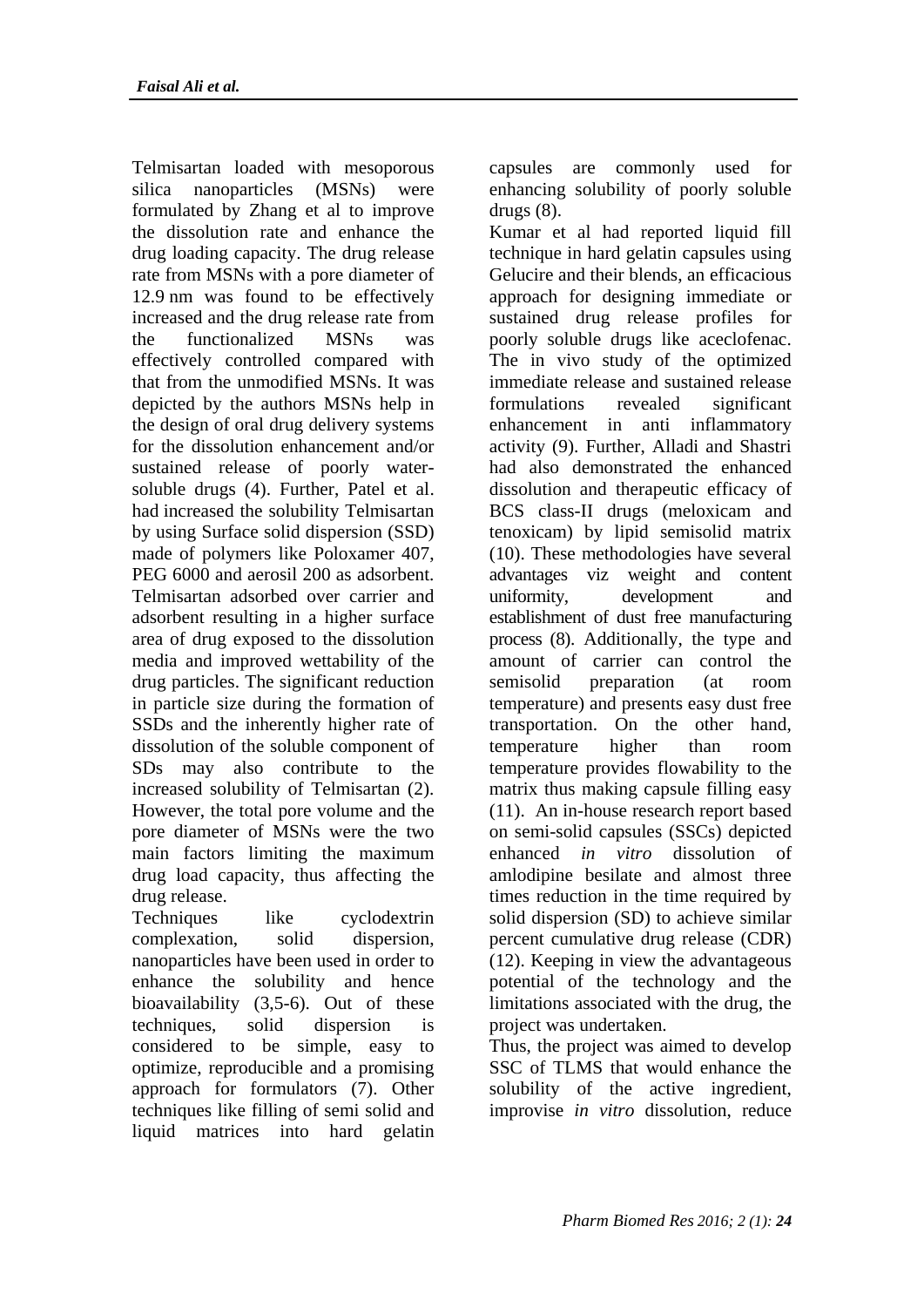the lag time, and hence enhance the therapeutic efficacy. Further, the usage of hydroxyl propyl methyl cellulose (HPMC) empty capsule shells provides additional advantage to the developed system, as HPMC based capsules are reported to be purely (100%) vegetarian (13). HPMC capsules prepared from HPMC (hypermellose) developed by synthetic modification of natural polymer cellulose and is reported to be as safe for human consumption may provide attractive alternative to gelatin capsules because of its vegetable source (14). These capsules exhibited physical characteristics either superior or similar as compared to the gelatin capsules (15). Further, HPMC based capsules have depicted rapid and comparable in vivo disintegration times with reference to gelatin and overcome some of the disadvantages of gelatin capsules present. As gelatin becomes brittle when stored at low humidity and shell hydration may occur with hygroscopic fillings. HPMC capsule shells can demonstrate lack of brittleness even at moisture levels below 2%, no crosslinking and improved chemical stability (16-17). Considering these benefits, the project was undertaken to improvise the drug dissolution using HPMC based capsules which provided a better alternative to target delivery of telmisartan to the vegetarian population.

## **Materials and methods**

## *Materials*

TLMS was obtained as a gift sample from FDC pharmaceutical Ltd, Varena, Goa (India). Pluronic-F68 and Plasdone-S630 were procured from BASF Corporation, (U.S.A) and International Specialty Product

Technologies limited, U.S.A., respectively. Gelucire-50/13 and Gelucire 44/14 were procured from Colorcon Asia Pvt. Ltd. Mumbai, India. PEG 400 and PEG 6000 were procured from Central Drug House, New Delhi, India. HPMC capsule shell was gifted by ACG Associates Capsules Ltd, Mumbai, India.

## *Solid dispersions preparation*

A total of nine formulations were developed as per the design (Table 1). Polymers (Plasdone-f68, Plasdone-S630 and Gelucire 50/30) were individually melted in separate china dish above their melting points, and the weighed amount of drug was gradually incorporated into the molten polymer. The mixtures were cooled with constant stirring to homogenously disperse the drug. Cooled mass was then crushed in a glass mortar, passed through sieve No.22 and stored in a desiccator till further use.

## *Powder properties of SDs*

Prepared granules were evaluated for various micromeritic parameters like angle of repose, bulk density, tapped density, Carr's index and Hausner's ratio. Dynamic angle of repose was determined by placing 1 g of powder in a lab fabricated rotating cylinder apparatus and allowed to rotate at 25 rpm for 5 min. The angle made by the bulk of the drug powder against the horizontal tangent was recorded and dynamic angle of repose each sample was calculated (18). The bulk density was obtained by dividing the weight of sample by the final volume in  $cm<sup>3</sup>$  of the sample contained in the cylinder (19). Hausner's ratio was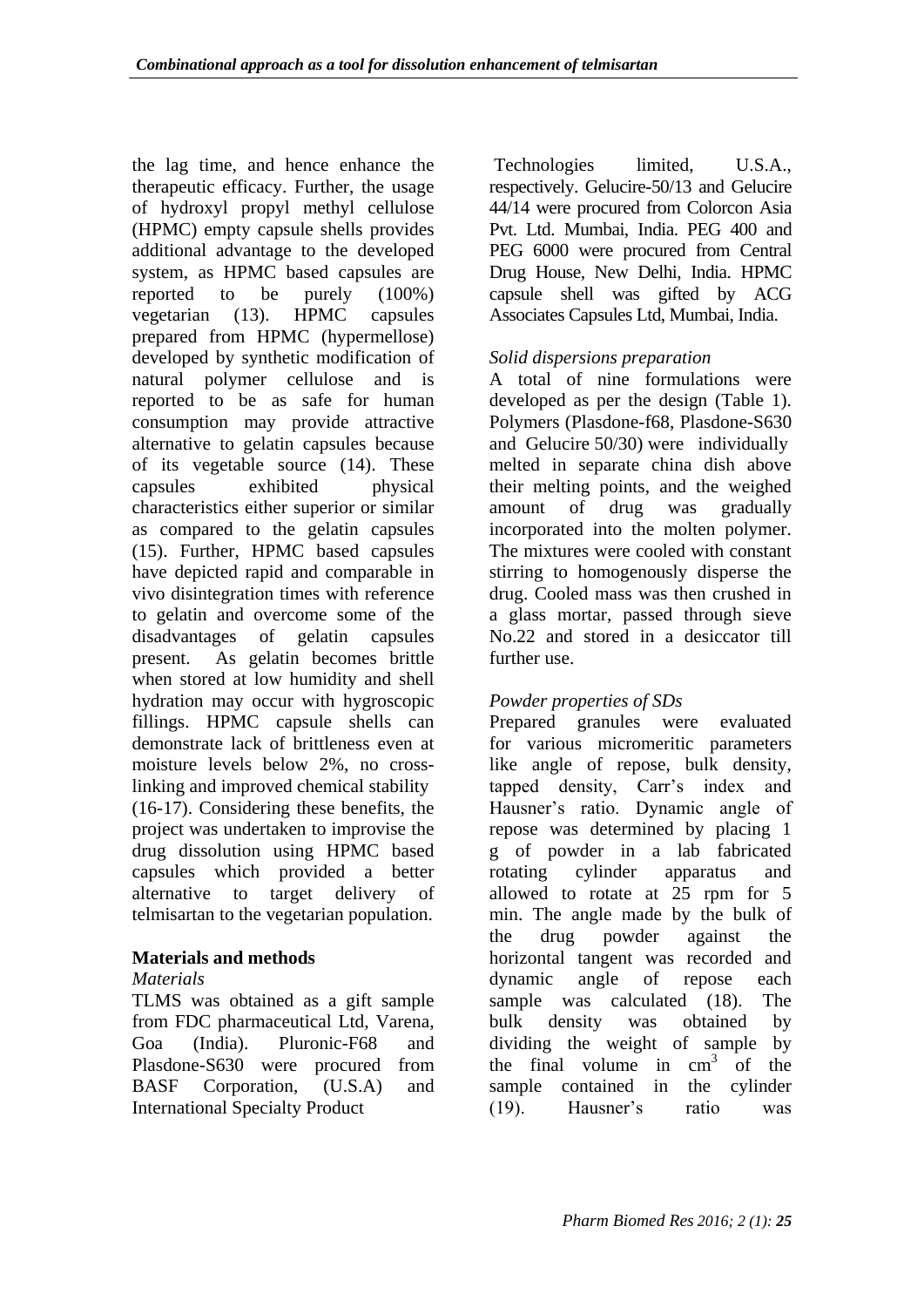| Drug<br>(mg)           |                         |                   |                                                                              |                                                                                                  |                                                                              |                    |                                     |
|------------------------|-------------------------|-------------------|------------------------------------------------------------------------------|--------------------------------------------------------------------------------------------------|------------------------------------------------------------------------------|--------------------|-------------------------------------|
| Plasdone-<br>S630 (mg) | Pluronic-<br><b>F68</b> | Gelucire<br>50/13 | <b>Bulk density</b><br>$\binom{g\{m\}}{g}$                                   | Tapped density<br>$\mathbf{m}(\mathbf{B})$                                                       | papressibility<br>Carr's                                                     | Hausner's<br>ratio | Angle of<br>repose ( <del>0</del> ) |
|                        | (mg)                    | (mg)              |                                                                              |                                                                                                  | index                                                                        |                    |                                     |
|                        |                         |                   | $0.321 \pm 0.19$                                                             | $0.451 \pm 0.55$                                                                                 | $1.57 \pm 0.14$                                                              | $1.16 \pm 0.36$    | $20 \pm 0.29$                       |
|                        |                         |                   | $0.540 \pm 0.29$<br>$0.542 \pm 0.43$                                         | $0.729 \pm 0.37$                                                                                 | $24.98 \pm 0.28$                                                             | $-47 \pm 0.29$     |                                     |
|                        |                         |                   |                                                                              | $= 0.43$<br>0.697:                                                                               |                                                                              | $.27 \pm 0.45$     | $25 \pm 0.67$<br>$24 \pm 0.33$      |
|                        |                         |                   |                                                                              | $0.714 \pm 0.27$<br>$0.498 \pm 0.71$<br>$0.456 \pm 0.38$<br>$0.468 \pm 0.22$<br>$0.466 \pm 0.22$ | 21.46 ± 0.35<br>22.47 ± 0.26<br>23.67 ± 0.32<br>23.43 ± 0.35<br>25.86 ± 0.19 | $1.31 \pm 0.52$    | $28 \pm 0.59$                       |
|                        |                         |                   | $0.556 \pm 0.67$<br>$0.358 \pm 0.19$<br>$0.346 \pm 0.25$<br>$0.348 \pm 0.25$ |                                                                                                  |                                                                              | $.38 \pm 0.58$     |                                     |
|                        |                         |                   |                                                                              |                                                                                                  |                                                                              | $.28 \pm 0.40$     | $25 \pm 0.82$<br>30 ± 0.32          |
|                        |                         |                   |                                                                              |                                                                                                  |                                                                              | $.32 \pm 0.54$     | $24 \pm 0.44$<br>22 ± 0.49          |
|                        |                         |                   | $0.375 \pm 0.32$                                                             |                                                                                                  | $9.87 \pm 0.73$                                                              | $.24 \pm 0.48$     |                                     |
|                        |                         | $\approx$         | $0.344 \pm 0.32$                                                             | $0.441 \pm 0.84$                                                                                 | $22.49 \pm 0.53$                                                             | $0.26 \pm 0.26$    | $30 \pm 0.29$                       |

**Table 1** Formulation design of TLMS-SD and comparative results

Table 1 Formulation design of TLMS-SD and comparative results

of evaluated micromeritic parameters

of evaluated micromeritic parameters

determined by dividing the tapped density by bulk density. The percent compressibility index was calculated by using the equation:

% Compressibility Index = (Tapped density−Poured density)/Tapped density  $\times$  100

#### *In vitro dissolution*

*In vitro* dissolution of pure drug, its physical mixture and SDs (drug equivalent to 40 mg) was carried out using USP XXIII apparatus II containing 900 ml of phosphate buffer, pH 7.4 at an agitation rate of 100 rpm. The temperature of the medium was maintained at  $37 \pm 0.5$  °C. Five milliliters of sample was withdrawn at regular intervals (0, 5, 10, 15, 20, 30, 40, 50, and 60 min) and replaced with equal volume of fresh dissolution medium (sink conditions maintained), filtered and analyzed spectrophotometrically at 296 nm.

#### *Analysis of in vitro drug dissolution*

Model independent parameters were calculated by PCP Disso 2.0, Pune, India (20). Percent dissolution efficiency (%DE) was computed to compare the relative performance of polymers in solid dispersions. The magnitude of %DE for each solid dispersion was computed as the percent ratio of area under the dissolution curve up to time t, to that of the area of the rectangle described by 100% dissolution at the same time (21).

#### *X-Ray Powder Diffraction (XRPD)*

 $\begin{bmatrix}\n\frac{1}{2} & \frac{1}{2} & \frac{1}{2} & \frac{1}{2} & \frac{1}{2} \\
\frac{1}{2} & \frac{1}{2} & \frac{1}{2} & \frac{1}{2} & \frac{1}{2} \\
\frac{1}{2} & \frac{1}{2} & \frac{1}{2} & \frac{1}{2} & \frac{1}{2} \\
\frac{1}{2} & \frac{1}{2} & \frac{1}{2} & \frac{1}{2} & \frac{1}{2} \\
\frac{1}{2} & \frac{1}{2} & \frac{1}{2} & \frac{1}{2} & \frac{1}{2} \\
\frac{1}{2} & \frac{1}{$ XRPD was performed using a D/Max - 2400 X -ray Fluorescence Spectrometer (Rigaku, Japan) with Cu Ka lines as a source of radiation. Standards run using a voltage of 56 KV, a current of 182 mA and a scanning rate of 0.2/min over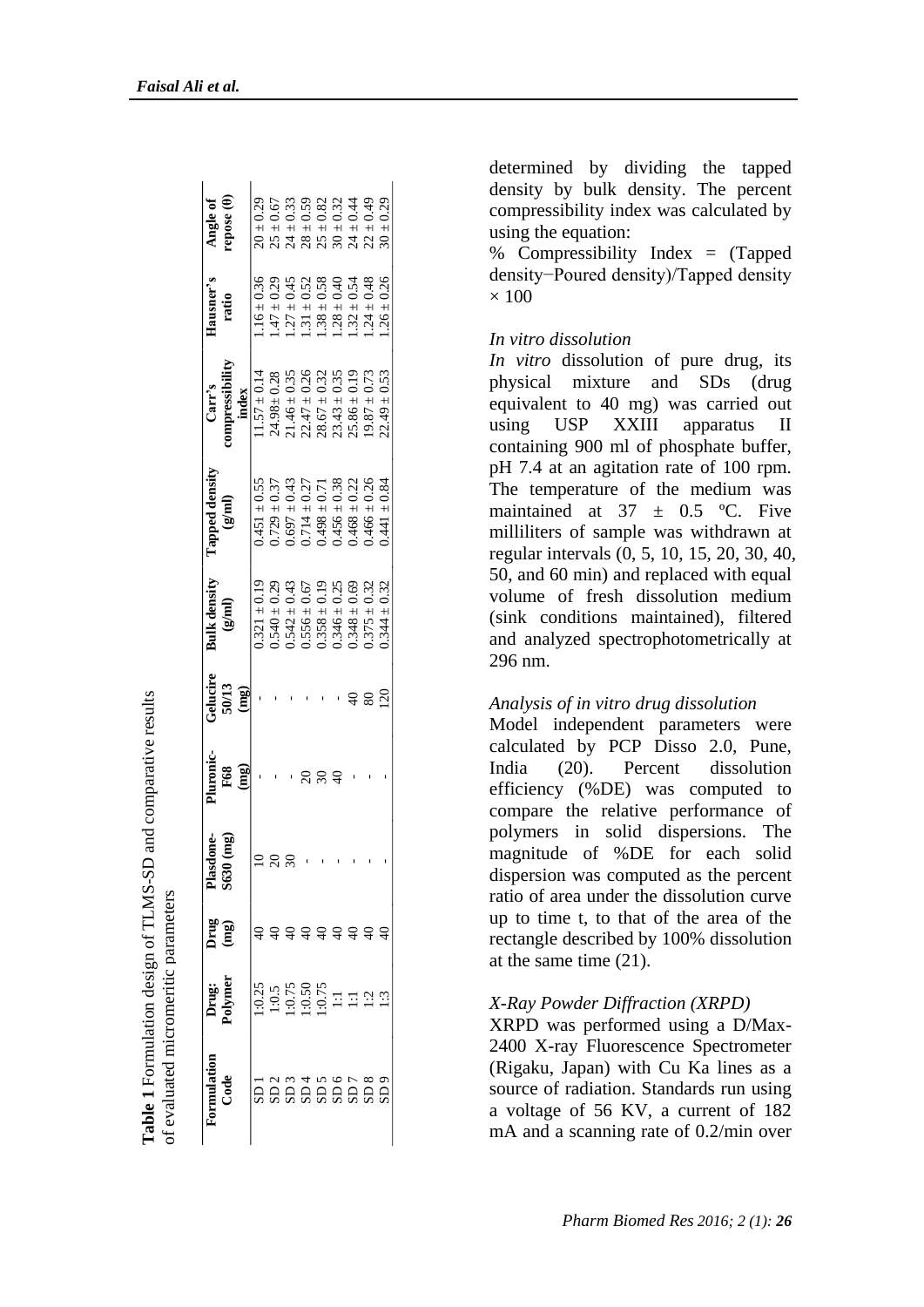a 2θ range of 0-70 were carried out. Analysis was carried out for pure TLMS, Pluronic-F68, TLMS-SD and physical mixture of TLMS.

*Scanning Electron Microscopy (SEM)* The surface morphology of pure drug, carrier, physical mixture and solid dispersion was examined using FEI Quanta 200 scanning electron microscope (FEI Co., Netherlands, Europe). The samples were fixed on a brass stub using a double sided tape, gold coated in a vacuum by sputter coater and examined at a magnification of 100x.

## *Differential Scanning Calorimetry (DSC)*

Differential Scanning Calorimetric thermograms of TLMS, Pluronic-F68, physical mixture and optimized formulation were obtained with DSC-60 controlled by TA-60 WS software (Shimadzu, Kyoto, Japan). Samples were weighed and transferred to the equipment for analysis in sealed hermetically sealed aluminum pans. Instrument was equipped with an intracooler in order to assess the change in chemical properties of samples. An indium standard was used to calibrate the differential scanning calorimeter temperature. Heating was done at a rate 10 ºC/min, over temperature range of 0- 300 ºC and inert temperature was maintained by nitrogen purging at a rate of 10ml/min (22).

# *Diffuse Reflectance Spectroscopy (DRS)*

DRS spectra were obtained after appropriate background subtraction using FTIR spectrophotometer (FTIR-8400SCE, Shimadzu Corporation, Tokyo, Japan) equipped with a diffuse reflectance accessory (DRS-8000,

Shimadzu Corporation) and a datastation. Previously dried powder samples of pure drug and SD4 were mixed with dry potassium bromide and scanned within the range of 4000 to 400  $cm^{-1}$ .

### *Semi solid capsules preparation*

Semisolid matrix of optimized solid dispersion formulation (SD4) was prepared by melting method. Semi solid polymers (Gelucire-44/14, PEG 4000) and suspending agent (PEG 4000) were melted and a homogenous matrix was prepared. The mixture was heated on a water bath at 80 °C with continuous stirring to obtain a homogenous melt. To this mixture, optimized SD equivalent to 10 mg of drug was gradually incorporated. Prepared semi solid matrices were individually poured into preheated plastic injector and calculated amount (equivalent to 45 mg) of TLMS was transferred in HPMC capsule (size 0) shell. To ensure the efficient flow of dispersion into capsules, the filling step must be carried out at a temperature above the melting point of PEG 6000. A total of seven batches of SSCs were prepared (Table 2).

## *Dispersal homogeneity*

To ensure the homogeneity of a semisolid mix (in turn, homogeneity of drug within the system) before filling into the capsules, dispersal homogeneity test was performed. A weighed quantity of the semisolid mix prepared by incorporating solid dispersion was transferred into the test tube. Mixture was then mixed with 10 ml of distilled water and centrifuged (4000 rpm) for 10 min. Homogeneity of the material was examined visually for any sediment at the bottom of the tube and floating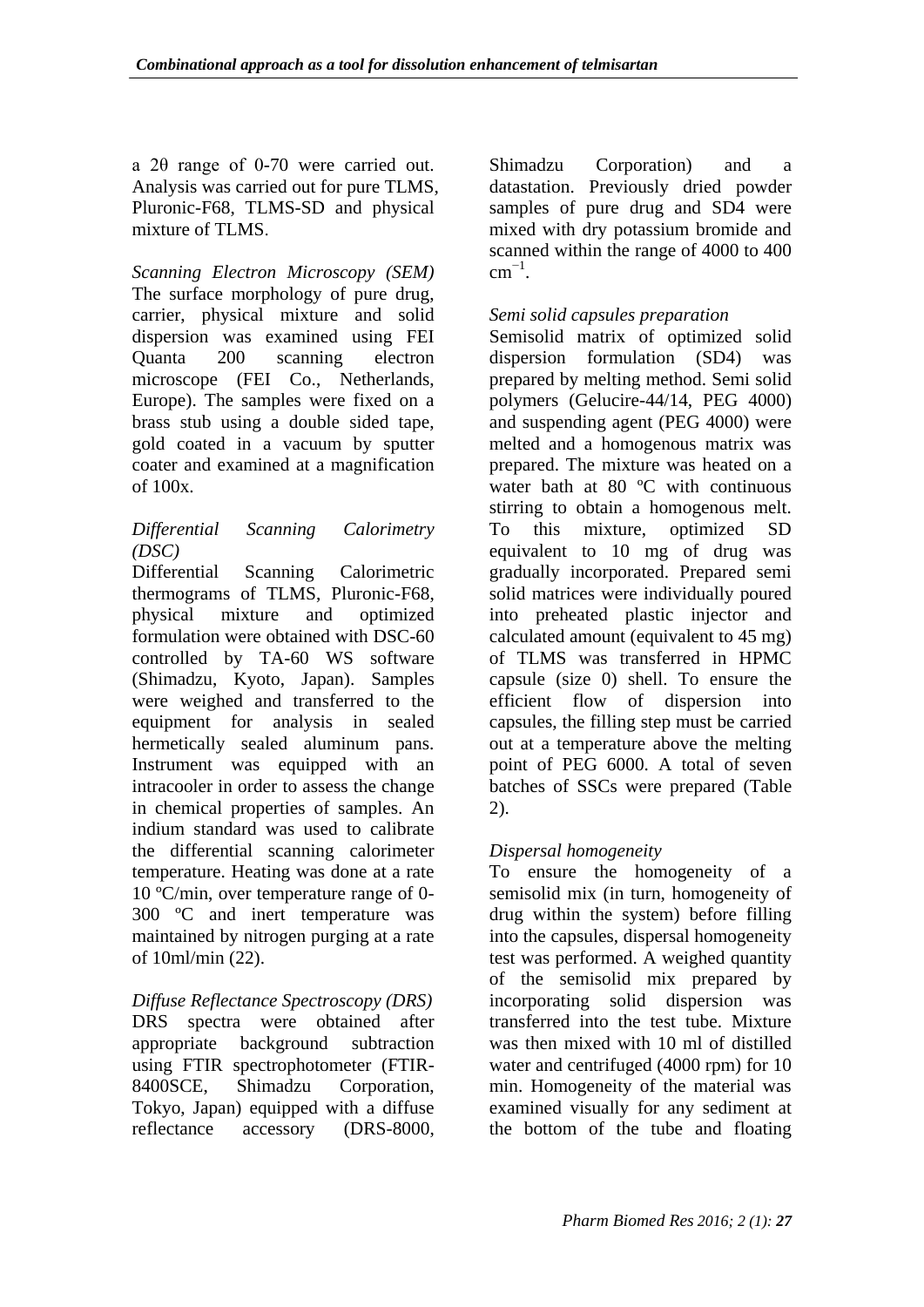| <b>Formulation code</b> | SD4<br>(mg) | <b>PEG 400</b><br>(mg) | Gelucire 44/14<br>(mg) | <b>PEG 6000</b><br>(mg) |
|-------------------------|-------------|------------------------|------------------------|-------------------------|
| SSC <sub>1</sub>        | 45          | 50                     | 50                     | 20                      |
| SSC <sub>2</sub>        | 45          | 50                     | 100                    | 20                      |
| SSC <sub>3</sub>        | 45          | 100                    | 50                     | 10                      |
| SSC <sub>4</sub>        | 45          | 50                     | 150                    | 20                      |
| SSC <sub>5</sub>        | 45          | 150                    | 50                     | 10                      |
| SSC <sub>6</sub>        | 45          | 50                     | 200                    | 20                      |
| SSC <sub>7</sub>        | 45          | 200                    | 50                     | 10                      |

**Table 2** Formulation design for semi solid capsule of telmisartan SD

residue on the top layer of the sample. Additionally, 1ml volume was sampled was withdrawn from the top and bottom of the tubes. Drug content in each portion (top as well as bottom layer) was determined spectrophotometrically at 296 nm.

### *In vitro dissolution*

*In vitro* drug release was carried out using USP XXIII apparatus II containing 900 ml phosphate buffer, pH 7.4. Temperature of the medium was maintained at  $37 \pm 0.5$  °C. A 5 ml sample was withdrawn at the sampling time points (0, 5, 10, 15 and 20 min) and replaced with the fresh media to maintain the sink conditions. The study was done in triplicate and samples were analyzed spectrophotometrically at 296 nm. The release profiles were analyzed by model independent parameters calculated by PCP Disso 2.0 v (Pune, India) (20).

## **Results**

Solid dispersion of telmisartan was formulated and subjected to powder characterization studies. Bulk density (poured) of solid dispersion granules prepared by different polymers was found to be in the range of  $0.321 \pm 0.19$ g/ml to  $0.556 \pm 0.67$  g/ml. While tapped density range from  $0.441 \pm 0.84$  g/ml to  $0.729 \pm 0.37$  g/ml. As, angle of repose determined for all the powders

displayed the value in the range of 20- 25 °C. Flow of all the powders was also determined by calculating Carr's compressibility index. From the values, it was concluded that all the mixtures showed % compressibility index between 11-21. Hausner's ratio is another parameter which depicted the flow properties of powders. It was observed that all the powders exhibited the value close to 1.2 or less (Table 1).

## *In vitro dissolution*

*In vitro* dissolution of pure TLMS in phosphate buffer, pH 7.4 documented 11.74 percent drug dissolution. Dose/solubility ratio for pure drug telmisartan, its solid dispersion (SD4) and semi solid capsule (SSC6) was calculated and found to be 423.728, 216.452, 117.370, respectively in phosphate buffer, pH 7.4. According to current FDA guidance, the cut off value of D/S ratio above 250 indicates that dissolution and absorption related problems may occur (23). For both, solid dispersion and semi solid capsule reduction of D/S ratio was observed to be less in comparison to the pure drug telmisartan. Formulation of semi solid matrix from solid dispersion further reduced the D/S ratio and thus the superiority of semi solid capsule over solid dispersion was revealed (24). From *in vitro* drug dissolution studies, cumulative amount drug release (in 120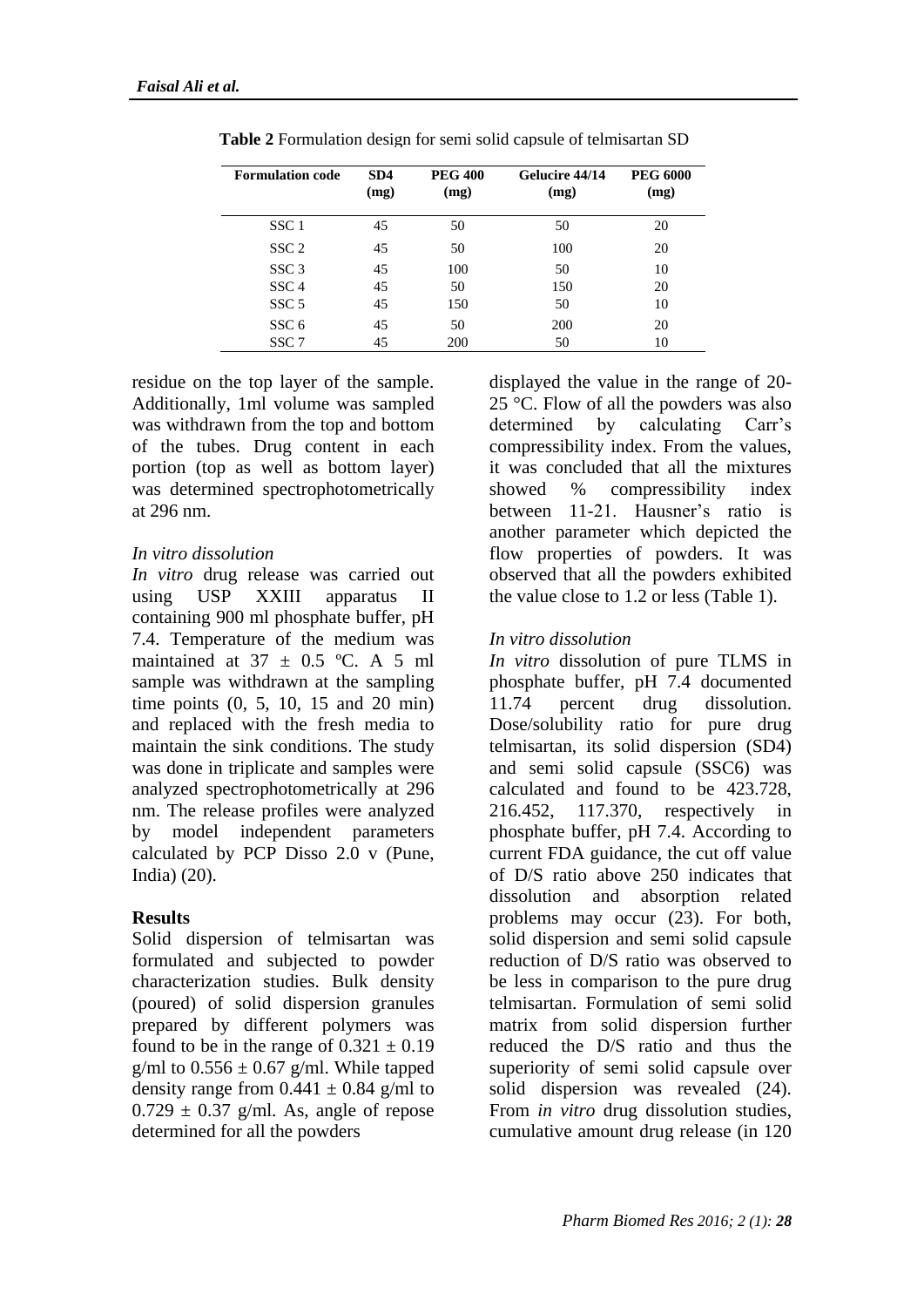

**Figure 1** (A) Comparative *in vitro* dissolution profile of SD in phosphate buffer, pH 7.4. (B) *In vitro* drug dissolution profile of SSC in phosphate buffer, pH 7.4

min) was found to be significantly higher in case of solid dispersion of telmisartan  $(P < 0.05)$  as compared to the pure drug (Fig. 1A). Drug release increased with increase in ratio of drug: Plasdone-S630 from 1:0.25 to 1:0.50. However, when their ratio was 1:0.75, decrease in drug dissolution was observed. SD displayed an increase in % CDR on increase in ratio of drug: Pluronic-F68  $(1:0.50 < 1:0.75 < 1:1)$ . Solid dispersion exhibited a higher dissolution of 52.43% of TLMS in phosphate buffer, pH 7.4 within 120 min. Solid dispersion formulated using Gelucire-50/13 showed dissolution enhancement with increment in the drug: polymer ratio  $(1:1 < 1:2 < 1:3)$ . A higher dissolution of about 49.81% of TLMS in phosphate buffer, pH 7.4 was observed within 120 min which may be attributed to decrease in crystallinity and increase in wettability of the drug (25).

### *itro drug dissolution data*

Model independent parameters (%DE and %T) were obtained from cumulative % drug dissolution. Dissolution efficiency at 30 min and 60 min was found to be highest for SD4 i.e. 96.76 and 95.48, respectively in phosphate buffer, pH 7.4. The time required for 25% and 50% release was found to be least in SD4 i.e. 37.1 min and 44.1 min in phosphate buffer, pH 7.4. From all the parameters being evaluated, SD4 was considered as an optimized batch.

## *X-Ray powder diffraction*

Among the TLMS-SD formulations, SD4 and its physical mixture were studied by XRD. Pure TLMS and Pluronic-F68 were also tested. XRPD was used to confirm the loss of drug crystallinity. The results are shown in Figure 2 A. Pure TLMS has several dominant peaks at 2-theta angles within 30 degrees. The crystallinity index for TLMS was found to be 83.56 %. In the physical mixture, although similar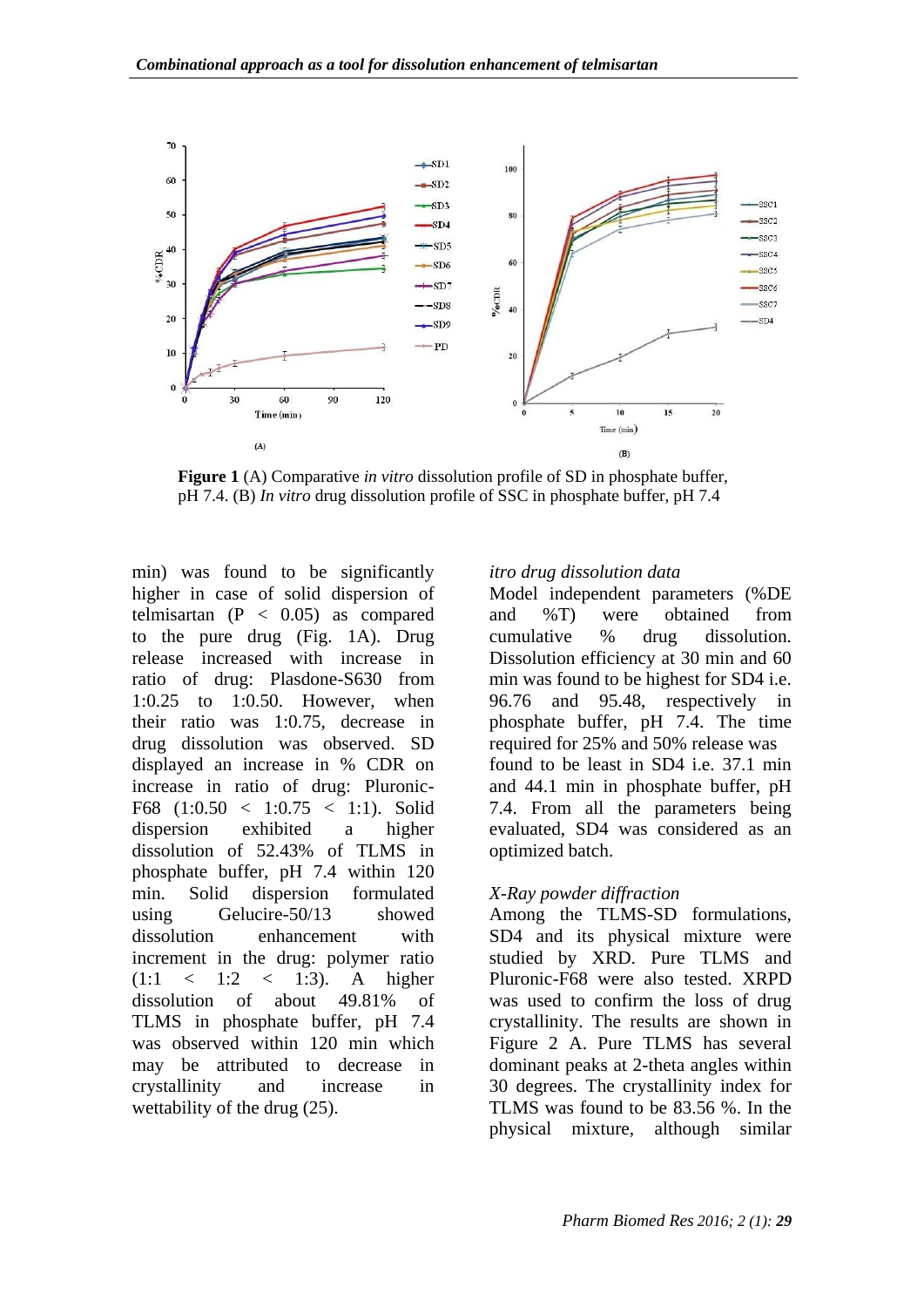

**Figure 2** (A) XRPD patterns: X1) Pure TLMS, X2) Pluronic-F68, X3) physical mixture and X4) SD4. (B) Differential Scanning calorimetric thermograms of TLMS, Pluronic-F68, SD4 and TLMS-semi solid matrix

peaks were present, but the intensities became much smaller, indicating that the crystallinity of TLMS reduced in the physical mixture. Crystalline index was calculated to be 33.25%. After preparations of solid dispersion by hot fusion method diffraction peaks of SD4 with reduced intensities were observed. Crystallinity index was calculated to be 24.55% suggesting the reduction in crystallinity. Reduction in crystallinity of TLMS was found to be due to complex formation between drug and carrier. In contrast, no distinct intensity peaks were observed, confirming the fully amorphous solid dispersions (2).

#### *Scanning Electron Microscopy (SEM)*

Scanning electron micrograph of drug revealed rod shaped crystals. Pluronic-F68 appeared as circular globule like structure without any definite geometry indicating typical

amorphous nature of the polymer. SEM micrograph of physical mixture was characterized by rod shaped crystals embedded and deposited on to the surfaces of circular globules of the polymer. However, solid dispersion was marked by the disappearance of the rod shaped crystals (Fig. 3).

#### *Differential scanning calorimetry*

The physical interaction among TLMS and Pluronic-F68 can be better understood by the critical analysis of the thermal behaviour exhibited by pure drug and SD4. The DSC thermogram of pure drug showed a sharp endothermic peak at 272.17 ºC corresponding to its melting point. The sharpness of the thermogram indicated typical crystalline nature of drug particles. Thermogram of Pluronic-F68 showed a single broad peak at 56.46 °C indicating that the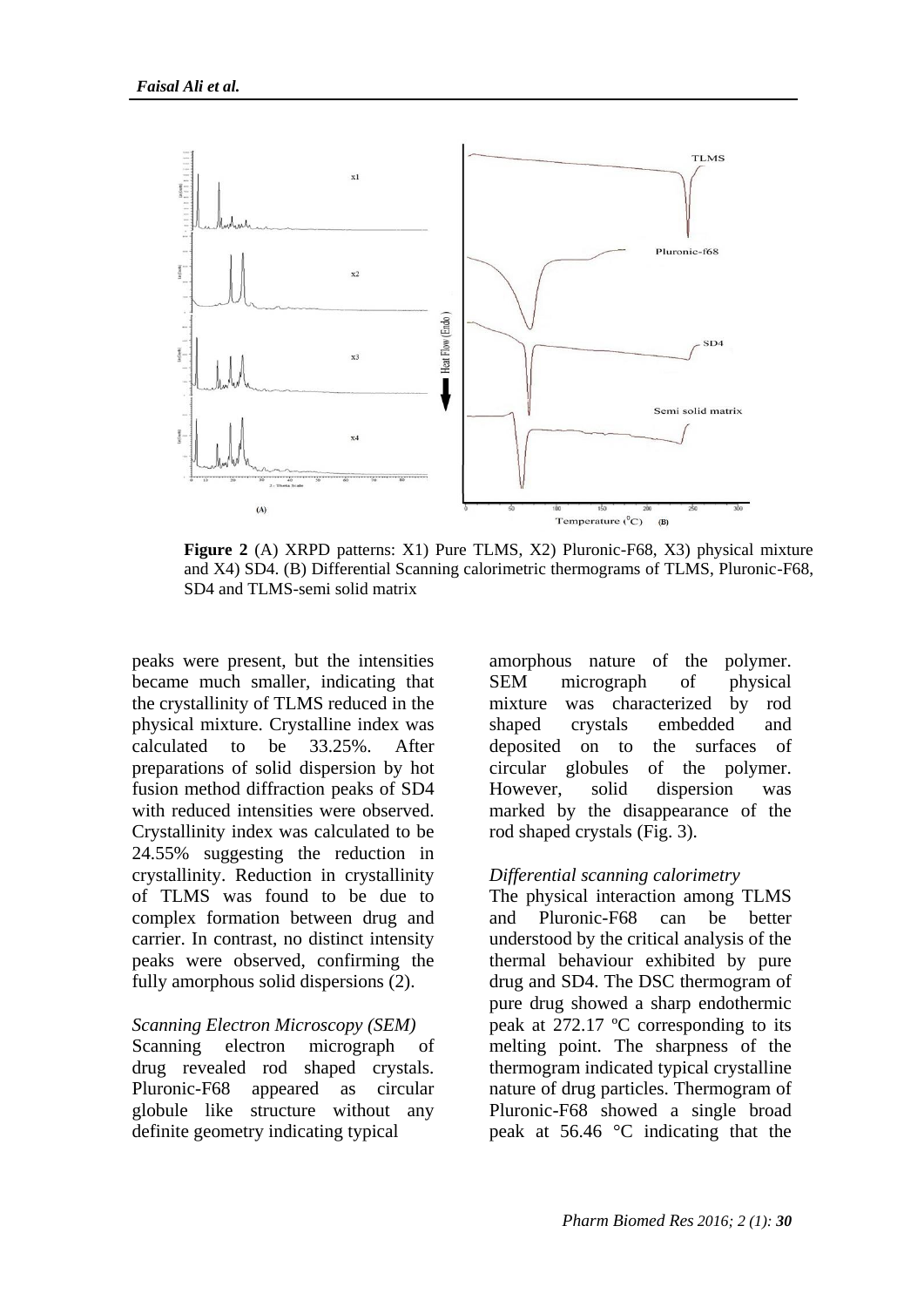

**Figure 3** Scanning electron micrograph of a) TLMS, b) Pluronic-F68, c) physical mixture and d) SD4

polymer is amorphous in nature. The solid dispersion showed two peaks, one at 48.23 °C corresponding to the melting endotherm of Pluronic-F68 and second at 266.47 °C corresponding to melting endotherm of drug. The endothermic peak of Pluronic-F68 shifted to lower melting point, indicating interaction between the drug and Pluronic-F68. Further, the melting endotherm of drug was characterized by a peak of less ordered state which lacked sharpness (Fig. 2B).

#### *Diffuse reflectance spectroscopy*

DRS spectra of the SD4 (Fig. 4) showed characteristic bands of both drug and polymer without any petite shift in the wave numbers of the peak. However, slight changes in the intensity of peak within permissible limit were documented. This confirms that the changes in the thermogram of pure drug in solid dispersion are due to its interaction with polymer.



**Figure 4** DRS spectra of pure TLMS and SD4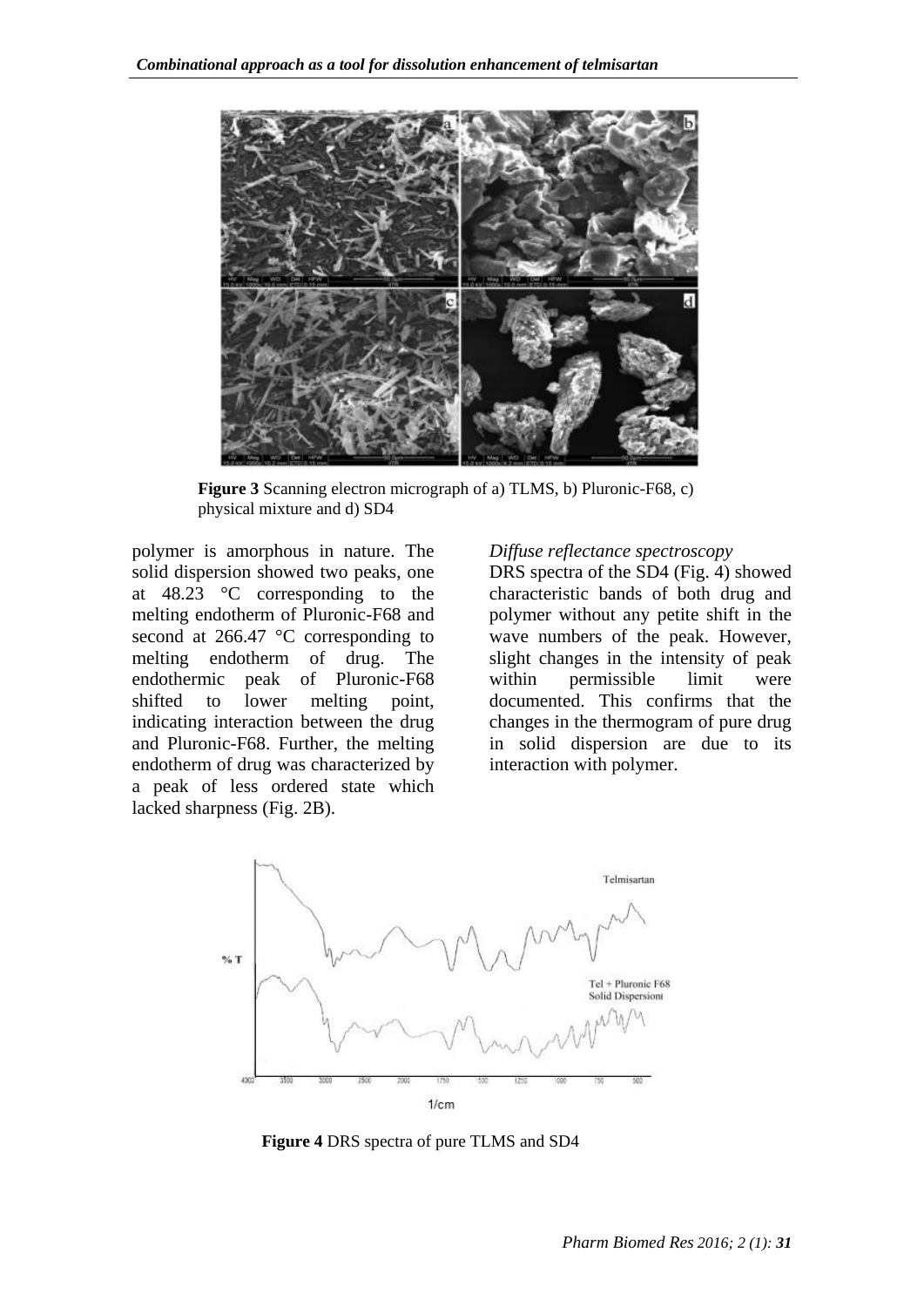| <b>Batch code</b>                    | Percent drug content                 |                                      |  |
|--------------------------------------|--------------------------------------|--------------------------------------|--|
|                                      | Samples from top layer               | Samples from bottom tube             |  |
| SSC <sub>1</sub>                     | $97.91 \pm 0.62$                     | $97.42 \pm 0.48$                     |  |
| SSC <sub>2</sub>                     | $98.42 \pm 0.47$                     | $98.13 \pm 0.85$                     |  |
| SSC <sub>3</sub>                     | $96.94 + 0.74$                       | $96.26 \pm 0.58$                     |  |
| SSC <sub>4</sub>                     | $96.51 \pm 0.86$                     | $96.02 + 0.74$                       |  |
| SSC <sub>5</sub><br>SSC <sub>6</sub> | $97.04 \pm 0.93$<br>$98.38 \pm 0.42$ | $97.73 \pm 0.15$<br>$98.93 \pm 0.62$ |  |
| SSC7                                 | $96.36 \pm 0.74$                     | $96.79 \pm 0.14$                     |  |

**Table 3** Content determination of centrifuged sample (Dispersal homogeneity test)

#### *Preparation and evaluation of SSCs*

Semisolid matrix of optimized solid dispersion formulation (SD4) was formulated and characterized for dispersal homogeneity and *in vitro* dissolution.

#### *Dispersal homogeneity*

The aqueous dispersion of the semi solid mix when subjected to centrifugation (4000 rpm, 10 min) showed no precipitate/residue at the bottom of the tube or on the surface layer of the test sample. No difference in drug content was evidenced (Table 3). Results ensured the uniformity of all the semisolid mix formulations.

#### *In vitro dissolution*

*In vitro* drug dissolution profiles of SSCs in phosphate buffer, pH 7.4 are shown in Figure 1B. A biphasic dissolution was observed from the profiles: an initial burst phase within 5 min that resulted in %CDR ranging from 63.92% to 79.04%. The burst release was followed by a slower dissolution of 80.89% to 97.49% up to 20 min. However, a biphasic dissolution of lower magnitude (10.64 % at 5 min and 33.95 at 20 min

in phosphate buffer, pH 7.4) was displayed by SD4 when compared to all SSC formulations. Among the SSCs, maximum drug dissolution (97.49%) in phosphate buffer, pH 7.4 up to 20 min was exhibited by SSC6 comprised of the lowest level of PEG 400 and highest of Gelucire 44/14. However, SSC7 showed the least dissolution of 80.49% in phosphate buffer, pH 7.4 which consisted of the lowest level of Gelucire 44/14 and the highest amount of PEG 400. Clearly, both Gelucire 44/14 and PEG 400 levels played an important role in enhancing the drug dissolution. The dissolution data were analyzed using the model independent parameters. T80% and DE 15min were utilized to analyze the data, affirming the similar concept of Gelucire 44/14 and PEG 400 level effect on drug dissolution. The time required for 80% dissolution was found to be least i.e. 5.6

min for SSC6. DE at 15 min was 95.8% and 78.5% for SSC6 and SSC7 in phosphate buffer, pH 7.4, respectively. For rest of the formulation intermediate values were obtained that were a reflection of the variation in levels of

Gelucire 44/14 and PEG 400.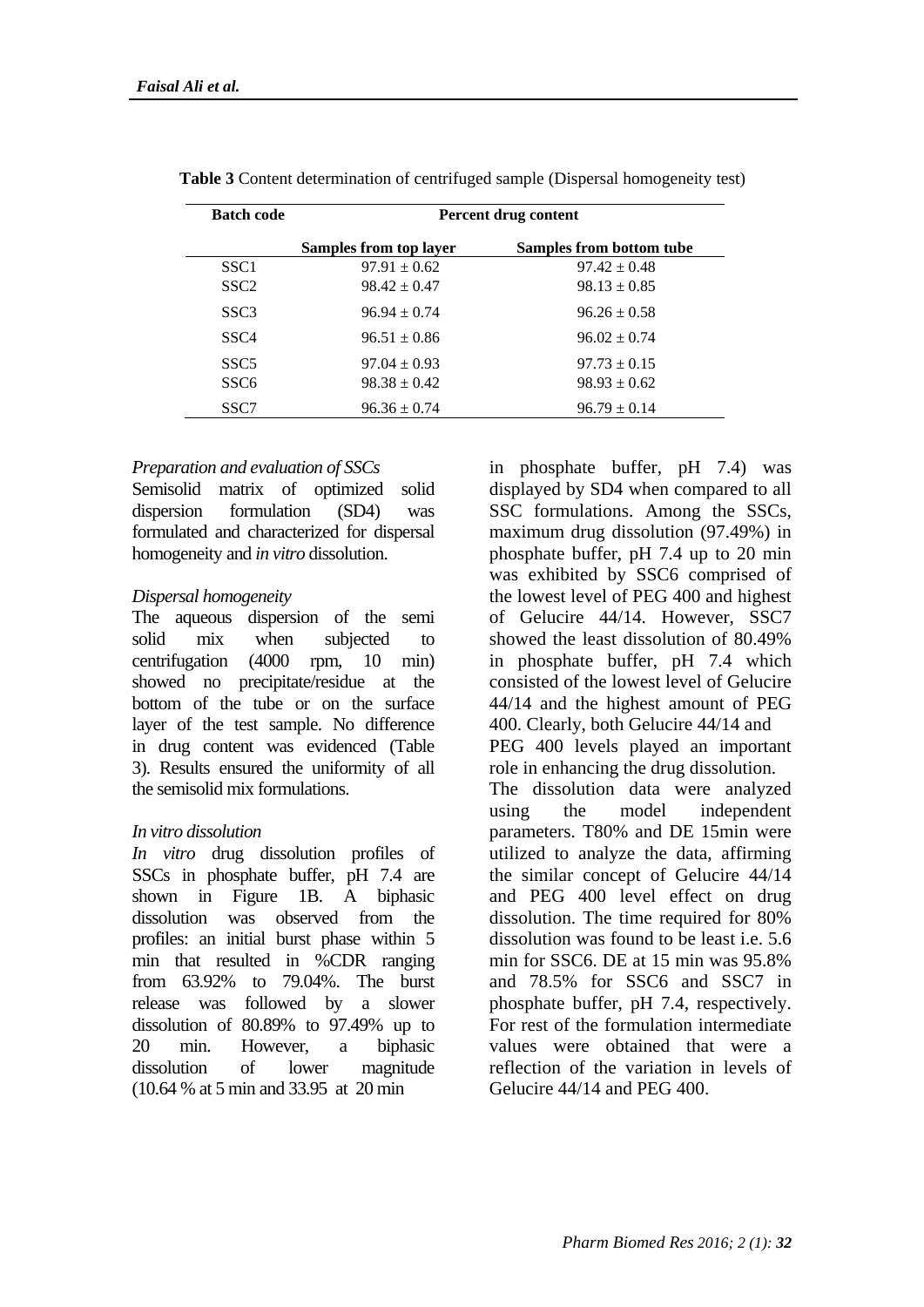## **Discussion**

Combinational approach based on encapsulation of SD in HPMC capsules have been used in order to enhance the in vitro drug dissolution. SDs prepared were characterized for micromeritic properties. Bulk density (poured and tapped) is defined as an inverse of bulk volume. Thus, lower bulk density support the porous structure and facilitate water ingresment and resulted in rapid disintegration. From the results obtained, it was observed that solid dispersion prepared by various methods exhibited good flow property. Further, findings of % compressibility index suggested that all the powders possessed good to fair flow properties. Hausner's ratio again proved that all the mixtures acquired good to fair flow properties. The increase in solubility of SD may be the result of reduction of particle size. As the hydrophilic carrier in which the drug is entrapped undergo dissolution, the drug gets molecularly dispersed in the dissolution medium that led to enhanced surface area and hence the dissolution. Further, hydrophilic carrier results in increased wettability of the drug which may also led to increased surface area and reduced agglomeration (24). Reduction in crystalline nature of drug as explained from x-ray diffraction results may also results in increase in solubility and hence the dissolution rate (5). The decrease in solubility with increase in drug: polymer after a certain ratio may be attributed to the self inhibitory effect of Plasdone-S630 above certain concentration. Plasdone-S-630 was known to form a grid like structure around the molecules of drug that restrict the dissolution medium to reach the drug molecules (11). The increase in dissolution of TLMS from SD may be

the result of reduction of surface tension that will facilitate the particle partition which may led to the improvement of wetting of hydrophobic TLMS crystals and this provides a favorable environment to enhance the dissolution of drug if release is carrier controlled (26). Further, specificity was measured by analyzing the standard drug solution in the presence of excipients to determine any interference in the percentage recovery. The interference was found to be which is within the acceptable limits. Hence, the excipients do not interfere with the estimates of drug. The sequentially reduced crystallinity has been observed in case of physical mixture and SD4 in XRPD analysis. These transformed results are due to the comparatively less crystalline nature of Pluronic-F68 as compared to pure TLMS. When the drug has been fused in a molten mass of polymer, a smooth coat on the surface of TLMS crystals provides the highest reduction in the intensity of the reflected infra red rays which yields an amorphous solid dispersion. This amorphization positively contributed in the dissolution behavior of the drug as recorded in dissolution studies. SEM results indicated that the drug was uniformly mixed with polymer which resulted into its conversion from crystalline to amorphous state. This might occur due to its physical interaction with Pluronic-F68 in solid dispersion (SD4). DSC studies suggested that the drug was converted to amorphous state because of the formation of chemical bonds with Pluronic-F68 which may accounts for its enhanced solubility. However, slight changes in the intensity of peak in within permissible limit were documented in DRS spectra. This confirmed the changes in the DSC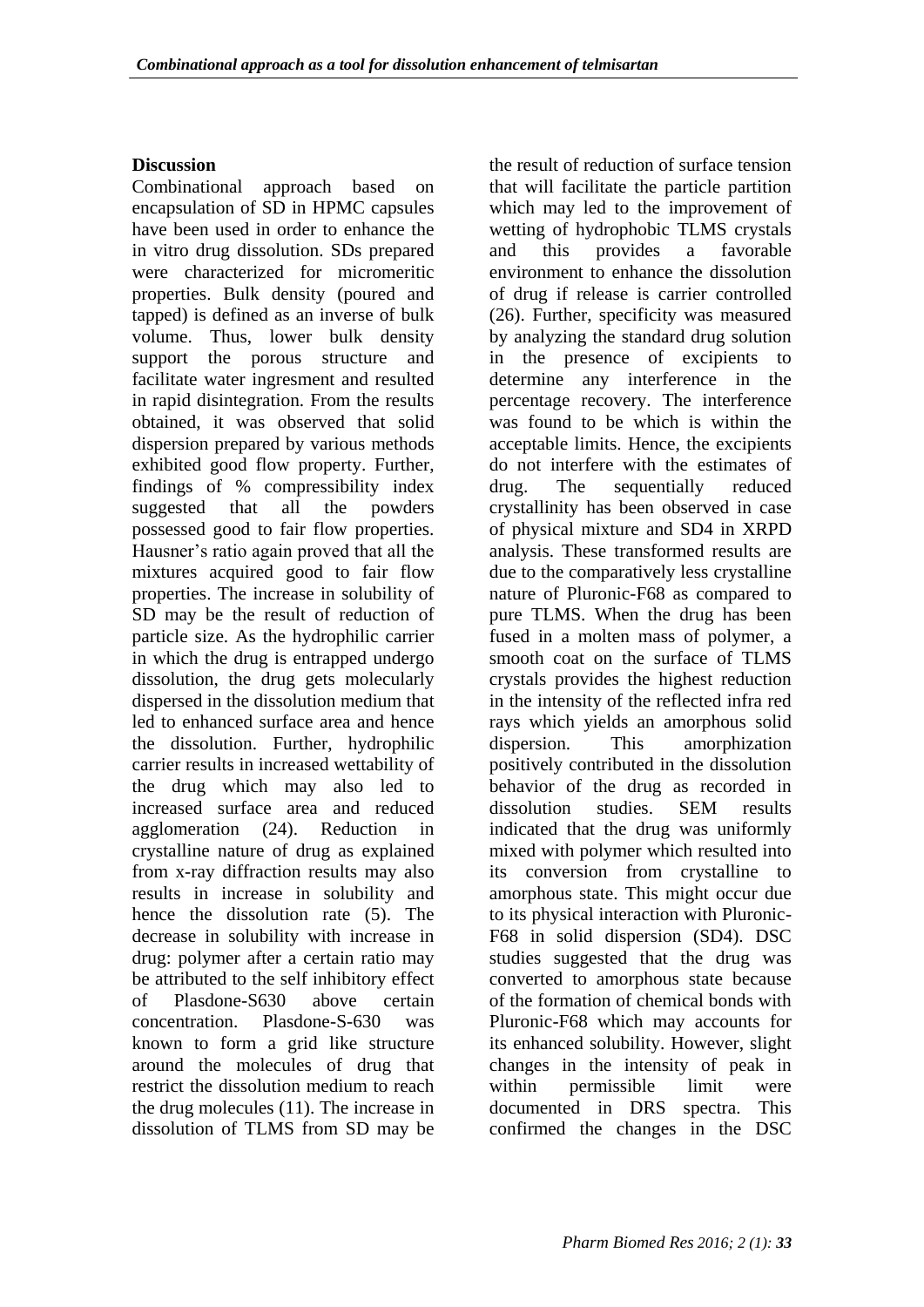thermogram of pure drug in solid dispersion are due to its interaction with polymer. This may lead to its reduction in crystalline state. Further, semisolid matrix of optimized solid dispersion formulation (SD4) was formulated and characterized for dispersal homogeneity and *in vitro* dissolution. No difference in drug content was evidenced (Table 3). Results ensured the uniformity of all the semisolid mix formulations. From the *in vitro* dissolution profile, the superiority of the SSCs over SDs was clearly observed which is advantageous for antihypertensive drugs like TLMS, requiring faster onset of action. It may be attributed to the time taken for wetting, dissolution of carrier and development of microenvironment gets reduced in case of SSCs.

Liquid polyethylene glycol is used as water-miscible solvent, but they also possess the property of absorbing moisture from capsule shell (27) that may result in hydration of the filled content and thus reducing the solubility (28). Conversely, Gelucire 44/14 being an ampiphilic excipient possessed surface active properties and is known

#### **References**

- 1. Goodman, Gilman's., editors. The pharmacological basis of therapeutics:  $10<sup>th</sup>$ ed. Mc Graw-Hill, Medical Publishing Divison; 2001.
- 2. Patel B, Parikh RH, Swarnkar D. Enhancement of dissolution of telmisartan through use of solid dispersion techniquesurface solid dispersion. J Pharm Bioallied Sci 2012; 4: S64-8.
- 3. Kaur M, Bhatia RK, Pissurlenkar RR, Coutinho EC, Jain UK, Katare OP, et al. Telmisartan complex augments solubility, dissolution and drug delivery in prostate cancer cells. Carbohydrate Polymers 2014; 101: 614–22.
- 4. Zhang Y, Zhuangzhi Z, Jiang T, Zhang J, Wang Z, Wang S. Spherical mesoporous silica nanoparticles for loading and release of the poorly water-soluble drug

to enhance the drug solubility either by micellar solubilization of drug or improving the wetting characteristic or by both process (29). Thus, as a result of increased hydrophilicity, the faster drug dissolution was obtained. Thus, SSC6 comprising lowest level of PEG 400 and highest of Gelucire 44/14 shows the highest dissolution.

### **Conclusion**

The present study revealed that solubility of the antihypertensive telmisartan was successfully enhanced by solid dispersion. The conversion of solid dispersion into semi solid matrix filled in HPMC capsule further results in increase solubility and hence dissolution rate with approximately zero lag time. Thus, SSC present an excellent approach for enhancing the solubility and hence the bioavailability of the poorly water soluble drug telmisartan.

#### **Conflict of Interest**

The authors declared no conflict of interest.

> telmisartan. J Controlled Rel 2010; 145: 257-63.

- 5. Bhise S, Mathure D, Patil MVK, Patankar RD. Solubility enhancement of antihypertensive agent by solid dispersion technique. Int J Pharm Life Sci 2011; 2: 791-6.
- 6. Bajaj A, Rao MRP, Pardeshi A, Sali D. Nanocrystallization by evaporative antisolvent technique for solubility and bioavailability enhancement of telmisartan. AAPS PharmSciTech 2012; 13: 1331-40.
- 7. Nikghalb LA, Singh G, Singh G, Kahkeshan KM. Solid Dispersion: Methods and Polymers to increase the solubility of poorly soluble drugs. J Appl Pharm Sci 2012; 2: 170-5.
- 8. Walker SE, Ganley JA, Bedford K, Eaves T. The filling of molten and thixotropic formulations into hard gelatin capsules. J Pharm Pharmacol 1980; 32: 389-93